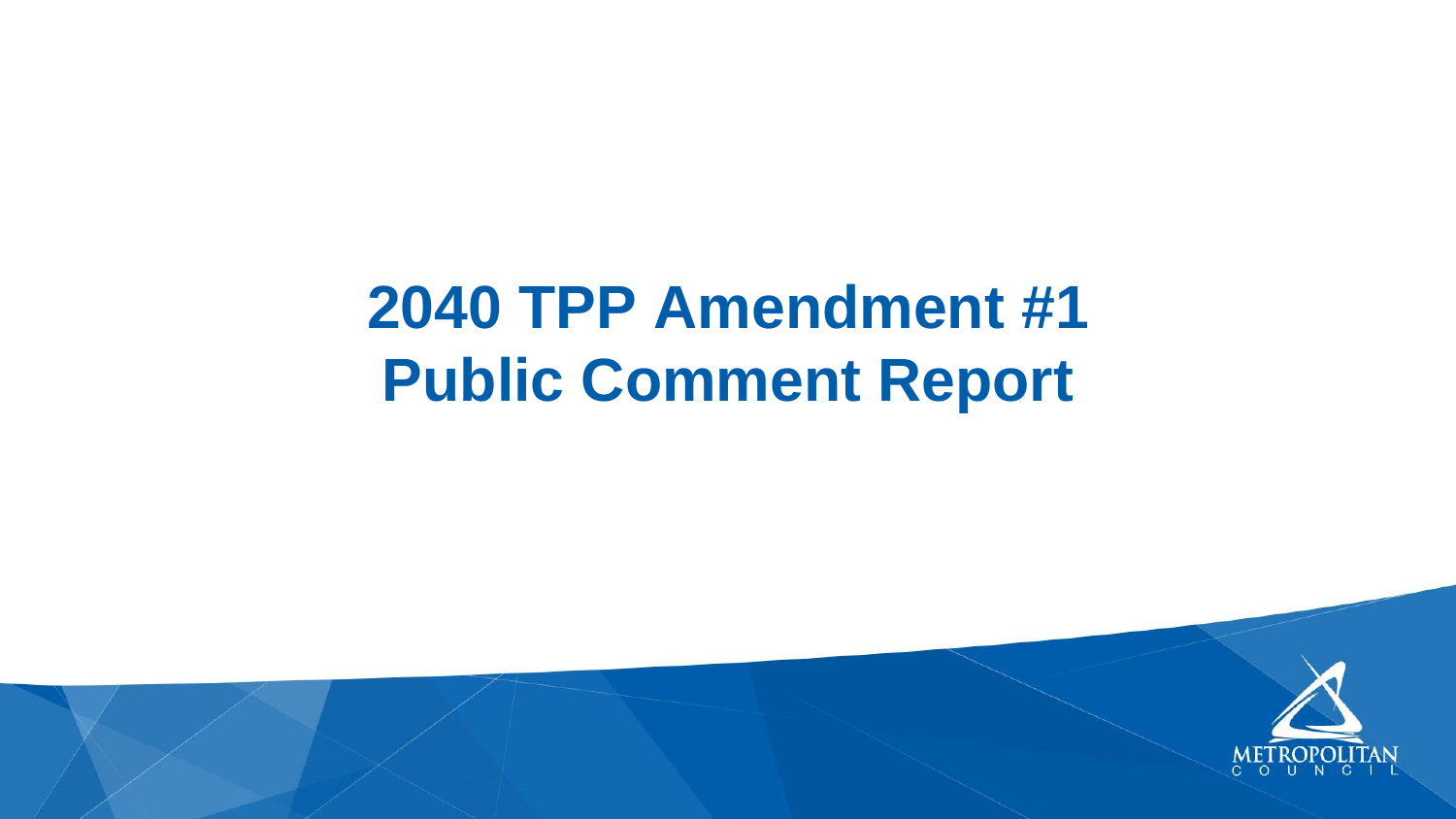

#### **Background**

- Draft amendment included:
	- additions or revisions of B, E, F, and G Lines in the Current Revenue Scenario
	- additions or revisions of H Line and seven ABRT candidate corridors in the Increased Revenue Scenario
	- removed three former ABRT candidate corridors
	- adds six highway freight projects awarded funding in the Minnesota Highway Freight Program
- Public comment period open December 9 through January 24
- 56 topical comments logged from 40 commenters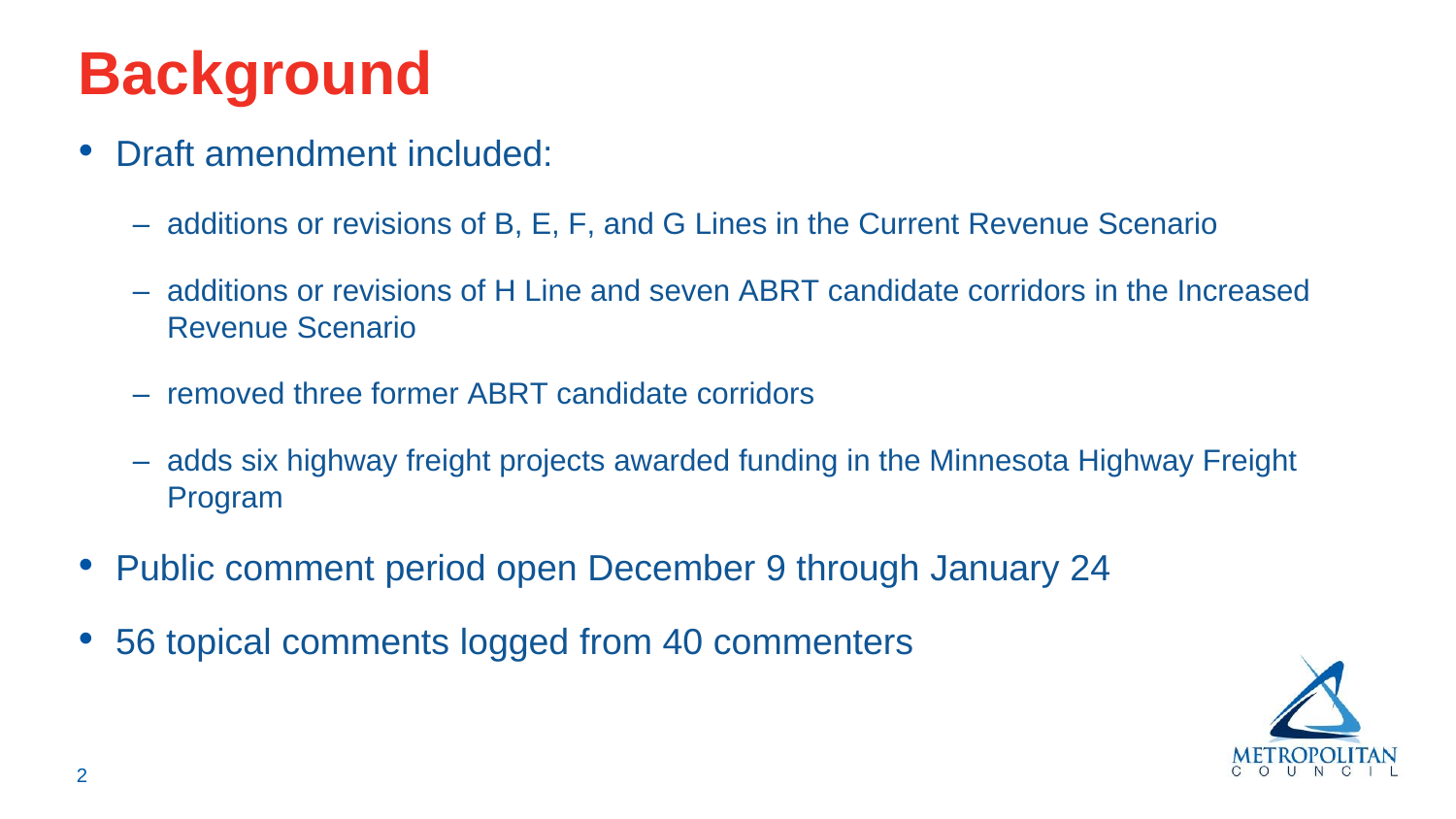

- 4 commenters requested arterial BRT route modifications
- 3 commenters noted general support for transit and arterial BRT projects
- Minneapolis, Richfield, and New Brighton support and provided feedback on arterial BRT projects
- Bloomington requests the American Boulevard corridor be included in the Increased Revenue Scenario
- 1 commenter requested transit planning changes relating to fiscal constraint

## **ABRT Comments**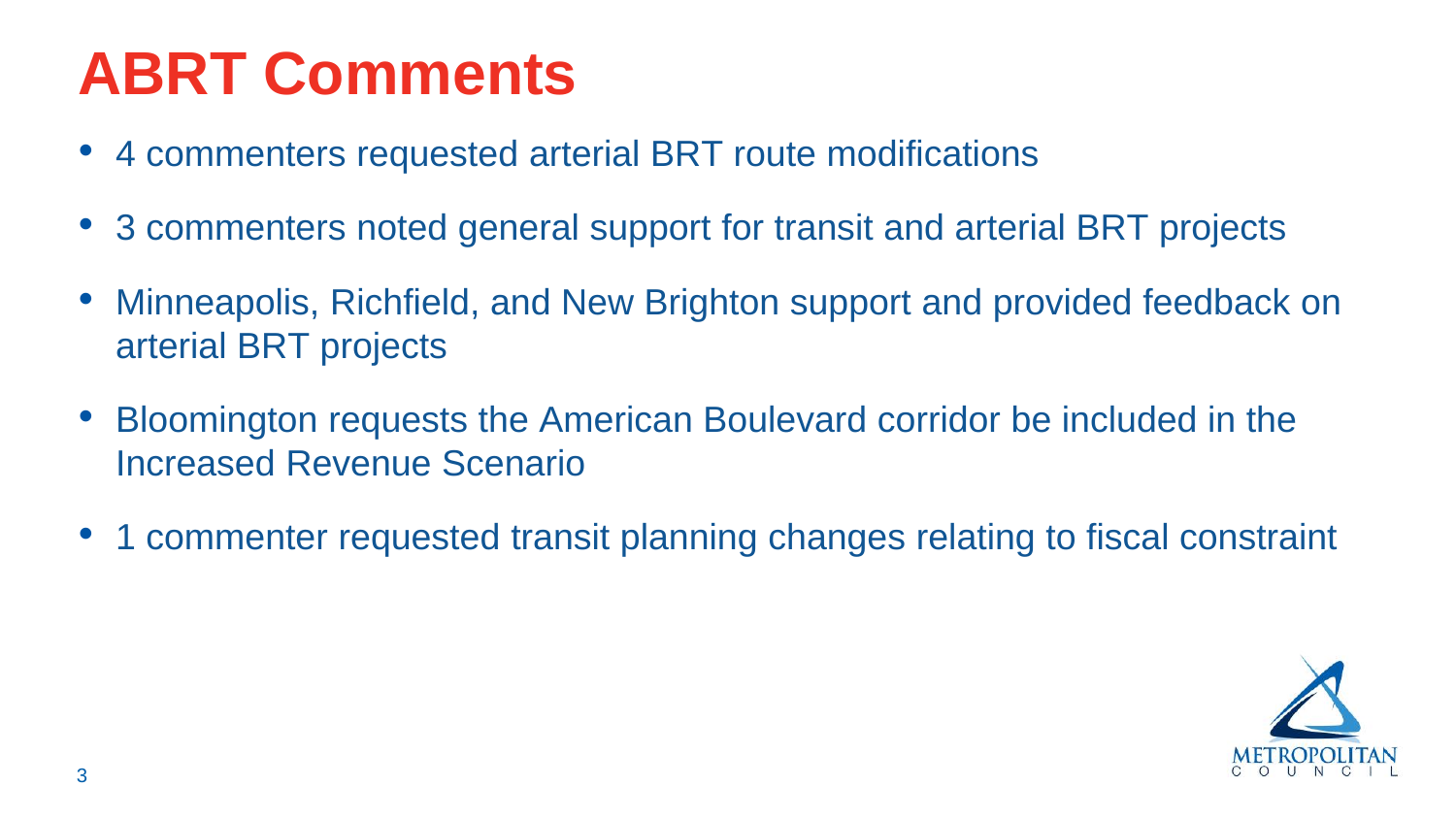#### • 24 commenters support the U.S. Highway 212 Rural Freight Safety project

## **Freight Comments**

- -

– Wide range of individuals, governments, organizations, and businesses commented

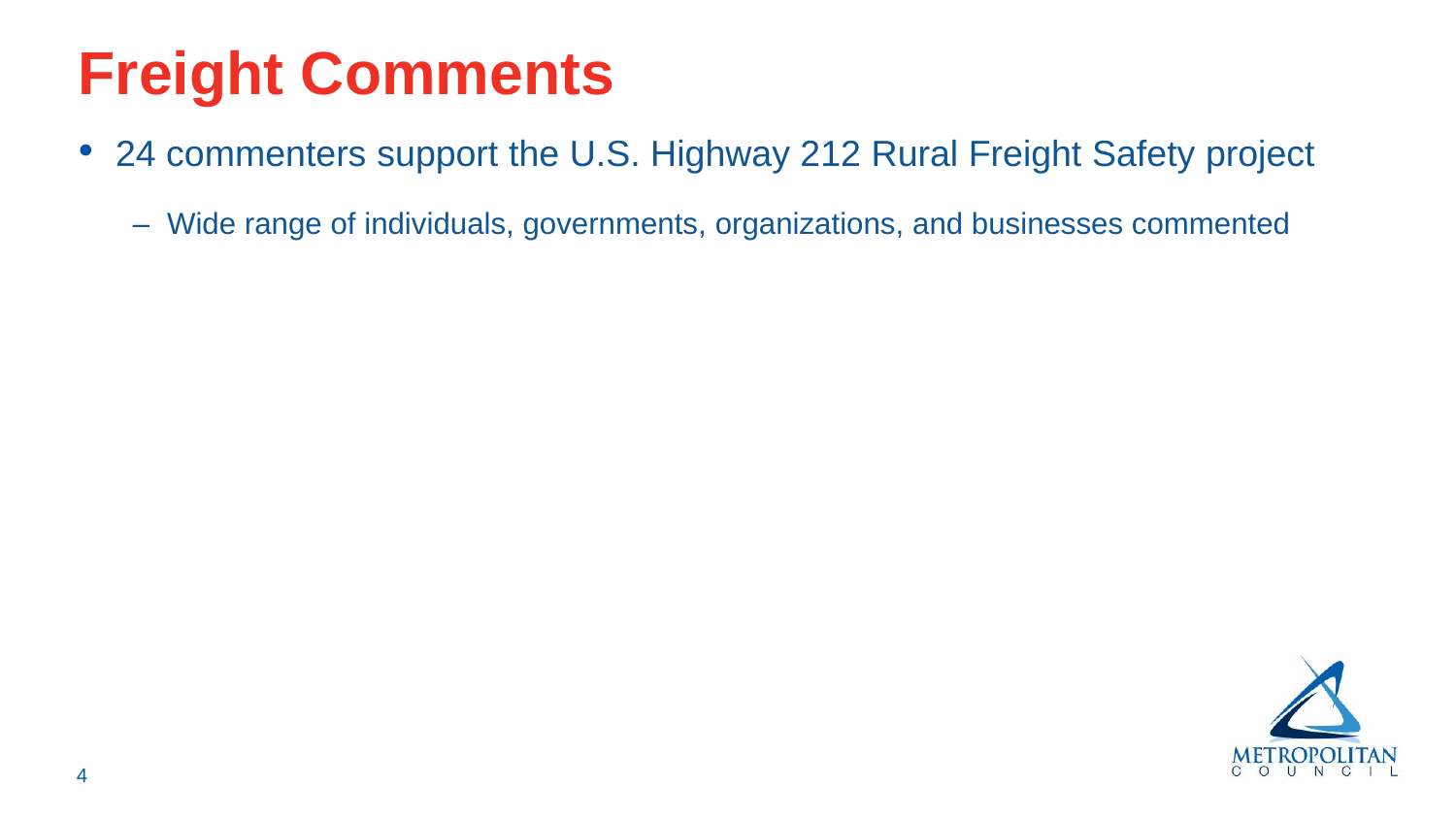

## **Comments on Other Topics**

- 3 commenters indicated funding preference for transit due to highway emissions
- 3 commenters stated or echoed concerns greenhouse gas forecasts do not align with state, federal, and international emissions reduction goals
- 2 commenters stated concern with valuation of congestion in benefit-cost analyses
- Several additional individual comments about topics like air quality, transit investment and safety, land use, and project prioritization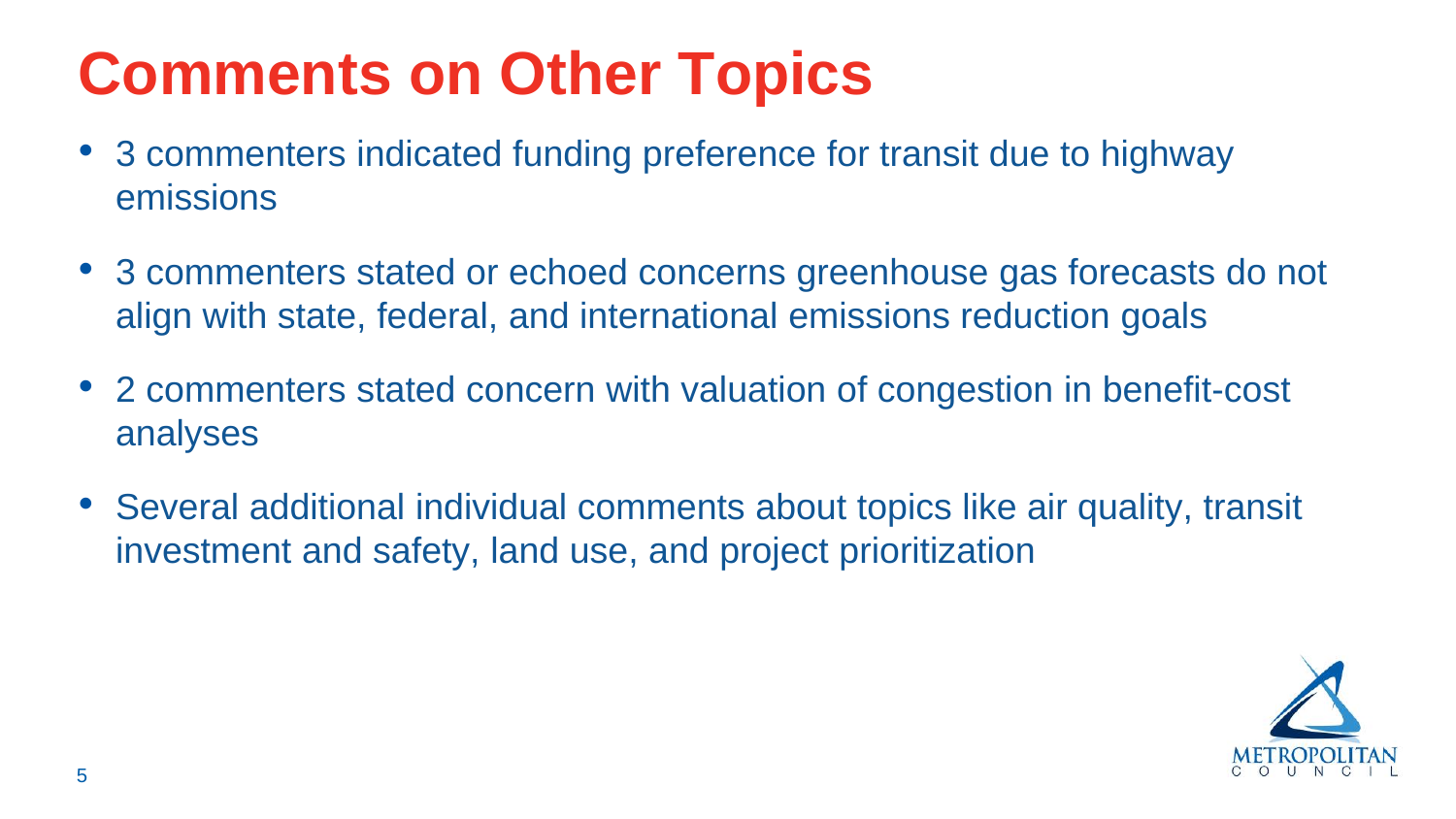

• The City of Bloomington committed to lead a transitway study in the American



# **Changes in Response**

Boulevard corridor.

**Recommended change: The American Boulevard corridor will continue to be shown in the 2040 TPP Increased Revenue Scenario as a transitway to be studied.**